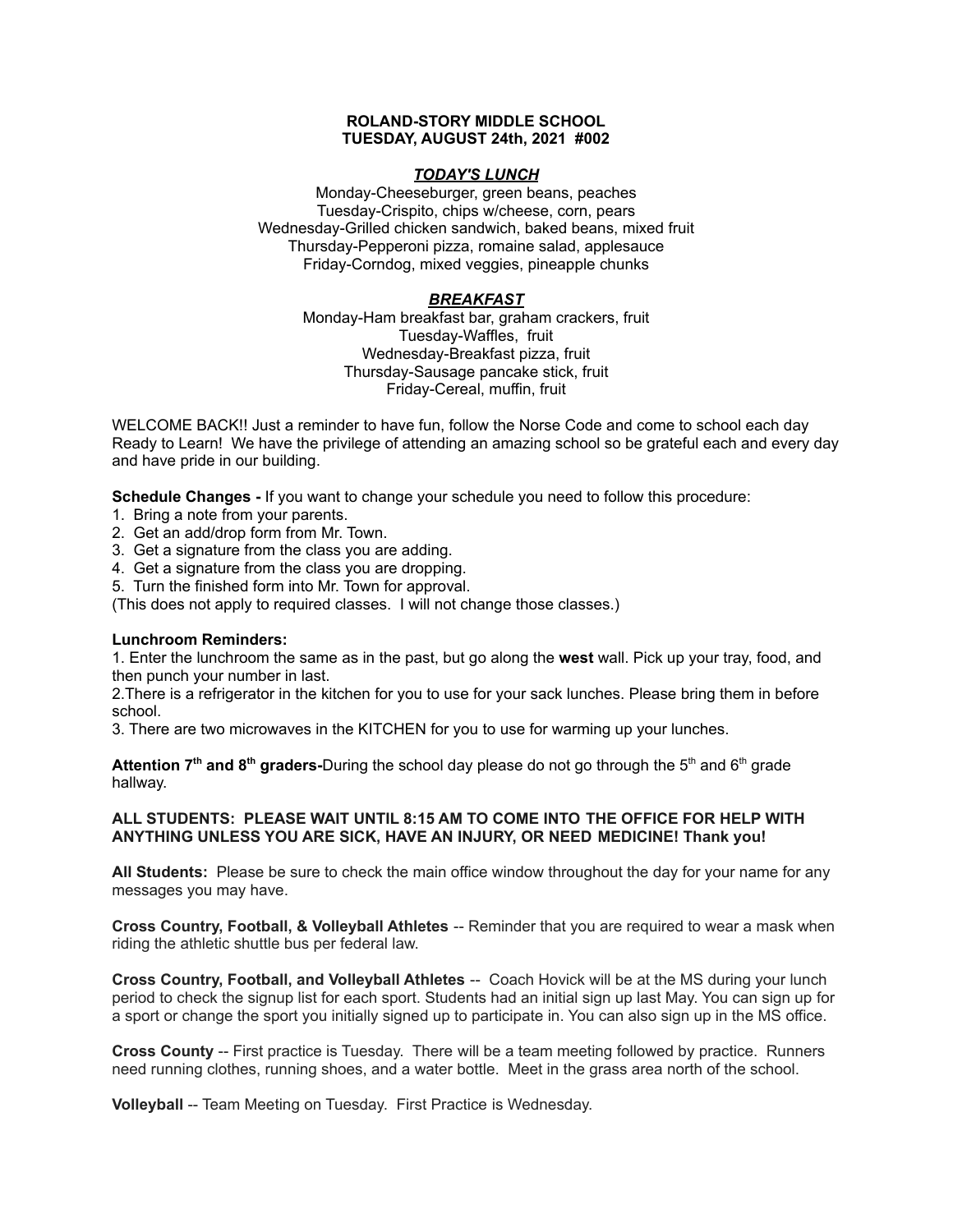**Football** -- Equipment Checkout on Monday. First full practice is on Tuesday.

**If you ride a bike to school,** be sure to park your bike in the racks provided. This should be done at the elementary and high school buildings, as well as here at the middle school. Do not park bikes in the lot north of the building.

**Student Drop-Off**- Reminder to those that ride to school with parents that our drop off is on the NORTH side of our building. Please use the sidewalks in this new area.

**7 th and 8 th Grade Roland Rural Bus Room** please report to Mrs. Alonzo's room at 3:30.

**Reminder to all students attending middle school and high school events:** Please come to watch the event and **NOT** be running around. Remember to demonstrate the Norse Code positively cheering for both teams.

#### **Quote of the Week:**

Life is tough. Show up anyways. Show up every day. But don't think you have to show up alone. We're better together. Unknown

## **R-S MS PRACTICE / SHUTTLE SCHEDULE CROSS COUNTRY, FOOTBALL, VOLLEYBALL**

#### **AUGUST 23 - 27**

#### **CROSS COUNTRY & VOLLEYBALL -- SHUTTLE @ 5:15 P.M. FOOTBALL -- SHUTTLE @ 5:35 P.M.**

#### **MONDAY, AUGUST 23 -- Football Shuttle @ 5:00 (Monday only)**

Cross Country No Practice Football Equipment Checkout -- 3:45 – 5:00 (SC players first)<br>Vollevball Mo Practice No Practice

| <b>TUESDAY, AUGUST 24</b>   |               | SHUTTLE @ 5:00 on Tuesday only |
|-----------------------------|---------------|--------------------------------|
| <b>Cross Country</b>        | $3:35 - 5:00$ | <b>Team Meeting/Practice</b>   |
| Football                    | $3:45 - 5:20$ |                                |
| Volleyball                  | $3:35 - 4:30$ | Team Meeting only              |
| <b>WEDNESDAY, AUGUST 25</b> |               |                                |
| <b>Cross Country</b>        | $3:45 - 5:00$ |                                |

# Football 3:45 – 5:20 Volleyball 3:45 – 5:05 **THURSDAY AUGUST 26** Cross Country 3:45 – 5:00 Football 3:45 – 5:20  $3:45 - 5:05$

| <b>VUIICYUAII</b>               | <u>ບ.40 – ບ.ບ</u> |                  |
|---------------------------------|-------------------|------------------|
| <b>FRIDAY, AUGUST 27</b>        |                   |                  |
| $C_{\text{max}} C_{\text{sum}}$ | 9.1E              | $F \cdot \Omega$ |

| <b>Cross Country</b> | $3:45 - 5:00$ |
|----------------------|---------------|
| Football             | $3:45 - 5:20$ |
| Volleyball           | $3:45 - 5:05$ |
|                      |               |